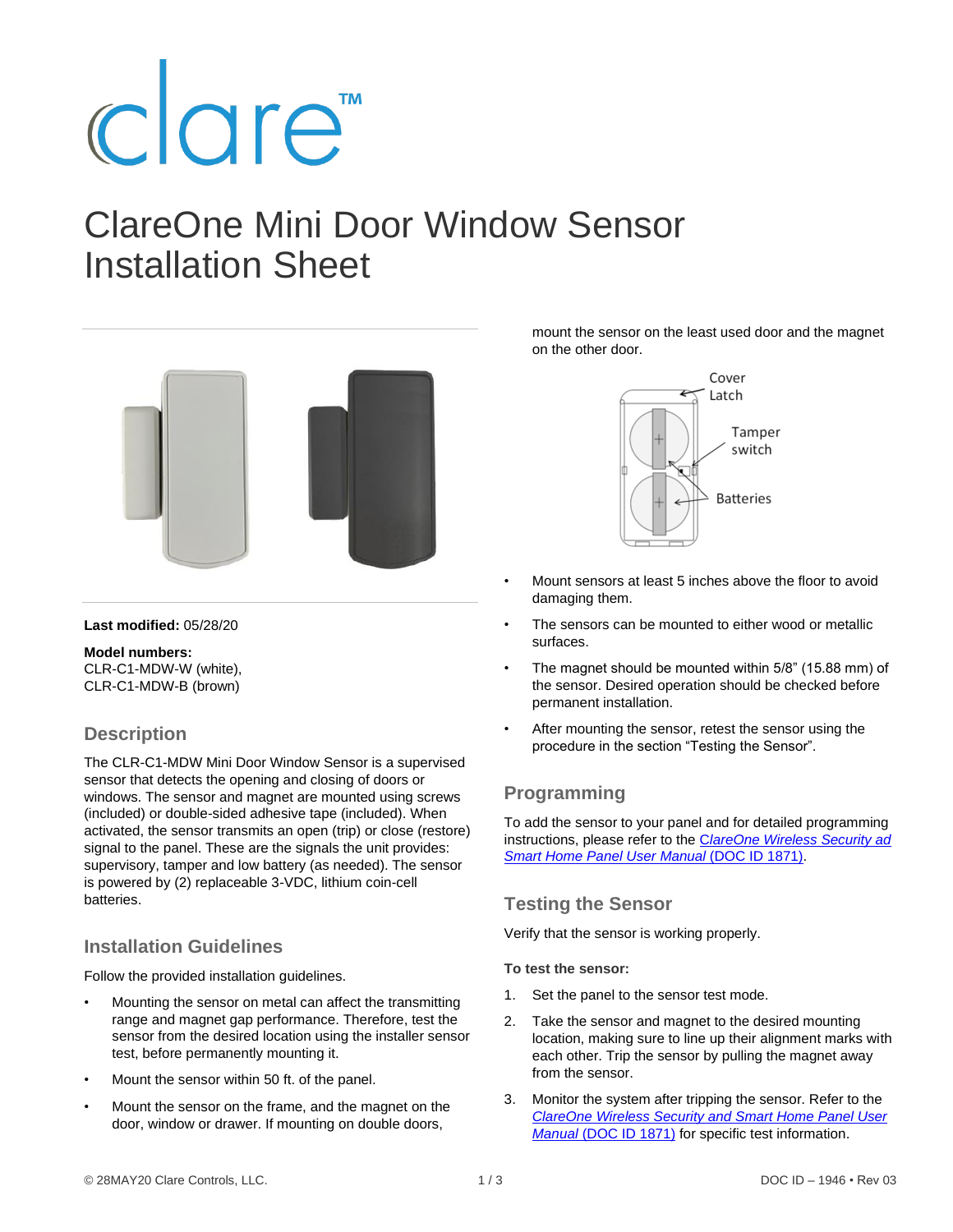**Note:** If a low battery alarm occurs, replace the battery within 7 days.

CAUTION: Battery may explode if mistreated. Do not recharge, disassemble or dispose of in fire.

# **Mounting the Sensor**

Mount the sensor using the supplied mounting screws for permanent mounting installations or using the supplied doublesided tape is optional.

**Note:** The gap between the sensor and magnet should not exceed a maximum of 3/8".

#### **Mounting Screws**

- 1. Remove the sensor base from the sensor.
- 2. Place the sensor base in desired location and mount the base with the supplied screws. Attach the sensor to the base.
- 3. Mount the magnet into the desired location using the supplied screw and lock washer, making sure the alignment mark lines up with the sensor mark.

#### **Double-Sided Tape**

1. Before applying double-sided tape, ensure that the desired location is a smooth, clean and dry surface.

**Note:** When applying the double-sided tape, evenly apply pressure to ensure a good surface contact.

2. Apply double-sided tape to the bottom of the sensor and the magnet. Mount the sensor and magnet at the desired locations, ensuring the alignment marks line up with each other.

#### **For Additional Tamper Security**

1. Punch out the tamper cover on the bottom of the sensor, and using the small screw secure it to the mounting location, when the sensor is removed "tampered" the tab remains providing a tamper condition.



# **Specifications**

| Compatible panel                                          | ClareOne (CLR-C1-PNL1)                                                         |
|-----------------------------------------------------------|--------------------------------------------------------------------------------|
| Transmitter frequency                                     | 433MHz                                                                         |
| Encrypted                                                 | Yes                                                                            |
| Operating gap                                             | $0.8$ in $(9.65$ mm)                                                           |
| Transmitted indications                                   | Tamper and low battery                                                         |
| Supervisory keep-alive                                    | 60 to 70 minutes                                                               |
| Battery type                                              | (2x) CR2032)                                                                   |
| <b>Battery life</b>                                       | 8 to 10 years                                                                  |
| Operating environment<br>Temperature<br>Relative humidity | 32 to 120°F (0 to 49°C)<br>0 to 95% noncondensing                              |
| Dimensions<br>$(W \times H \times D)$                     | $1 \times 2.25 \times .50$ in.<br>$(25.4 \times 57.15 \times 12.7 \text{ mm})$ |
| Water resistant                                           | No                                                                             |
| Certifications                                            | FCC: 15.109 Class B 15.231, Industry<br>Canada: ICES-003, RSS-210              |
|                                                           |                                                                                |

# **Regulatory information**

| Manufacturer                | Clare Controls, Llc.<br>7519 Pennsylvania Ave, Suite 104<br>Sarasota, FL 34243                                                                                                                                                                                                                                                                                                                                                                                                                                                                                                      |
|-----------------------------|-------------------------------------------------------------------------------------------------------------------------------------------------------------------------------------------------------------------------------------------------------------------------------------------------------------------------------------------------------------------------------------------------------------------------------------------------------------------------------------------------------------------------------------------------------------------------------------|
| North American<br>standards | FCC: 15.109 Class B 15.231, Industry Canada:<br>ICES-003, RSS-210                                                                                                                                                                                                                                                                                                                                                                                                                                                                                                                   |
| FCC compliance              | This equipment has been tested and found<br>to comply with the limits for a Class B digital<br>device, pursuant to Part 15 of the FCC<br>Rules. These limits are designed to provide<br>reasonable protection against harmful<br>interference in a residential installation.                                                                                                                                                                                                                                                                                                        |
|                             | This equipment generates, uses and can<br>radiate radio frequency energy and, if not<br>installed and used in accordance with the<br>instructions, may cause harmful<br>interference to radio communications.<br>However, there is no guarantee that<br>interference will not occur in a particular<br>installation.                                                                                                                                                                                                                                                                |
|                             | If this equipment does cause harmful<br>interference to radio or television reception,<br>which can be determined by turning the<br>equipment off and on, the user is<br>encouraged to try to correct the interference<br>by one or more of the following measures:<br>Reorient or relocate the receiving<br>antenna.<br>Increase the separation between the<br>equipment and receiver.<br>Connect the equipment into an outlet on<br>a circuit different from that to which the<br>receiver is connected.<br>Consult the dealer or an experienced<br>radio/TV technician for help. |

This device complies with Industry Canada